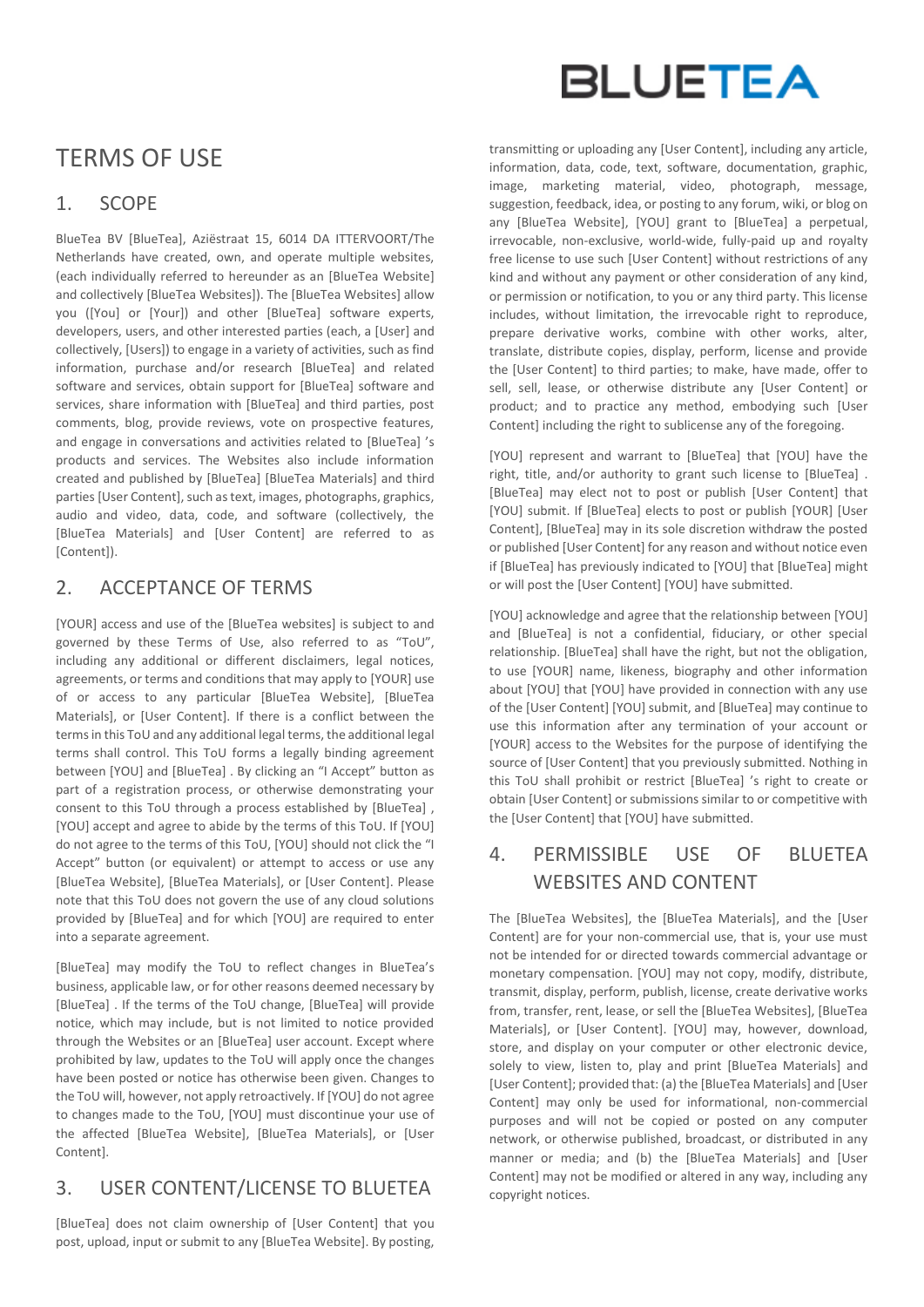[YOU] may not use the [BlueTea Websites] in any manner that could damage, disable, overburden, or impair any [BlueTea] server, or the network(s) connected to any [BlueTea] server, or interfere with any other party's use and enjoyment of any [BlueTea Website]. [YOU] may not attempt to gain unauthorized access to any [BlueTea Website], other accounts, computer systems or networks connected to any [BlueTea] server, through hacking, password mining or any other means. [YOU] may not obtain or attempt to obtain any materials or information through any means not intentionally made available through the [BlueTea Websites].

[YOU] agree not to use an [BlueTea Website] to:

publish, upload, post, email, transmit or otherwise make available any [User Content] that (a) [YOU] do not have the right to make available (b) is unlawful, harmful, vulgar, obscene, hateful, or racially, ethnically or otherwise objectionable; (c) infringes any [Intellectual Property Rights] of any party, (d) includes any unsolicited or unauthorized advertising, promotional materials, surveys, junk mail, spamming, chain letters, or any other form of solicitation, commercial or otherwise, or (e) contains a software virus, Trojan horse, worm, time bomb, cancelbot, corrupted file, or any other computer file or software designed to interrupt, destroy, damage or limit the functionality of any computer hardware, software or other property;

defame, harass, abuse, stalk, threaten or violate the legal rights of others such as rights of privacy and publicity or business integrity;

impersonate any person or entity, including, but not limited to, an [BlueTea] official, [BlueTea] employee, or any other third party, or falsely state or otherwise misrepresent [YOUR] affiliation with a person or entity;

forge email headers or otherwise manipulate identifiers in order to disguise the origin of any [User Content] transmitted through the [BlueTea Websites];

download any file or [User Content] posted by another user that [YOU] know, or reasonably should know, should not be legally reproduced, displayed, performed and/or distributed in such manner;

interfere with or disrupt the servers, or networks which support the [BlueTea Websites], or disobey any requirements, procedures, policies or regulations of networks connected to the [BlueTea Websites];

violate any applicable local, state, national or international law and any regulations;

harvest, collect, or store personal information or data of other users.

### 5. TERMINATION OF USE

[BlueTea] may, in its sole discretion, at any time discontinue providing or limit access to the [BlueTea Websites], any areas of the [BlueTea Websites], or any [BlueTea Materials] or [User Content] provided on or through the [BlueTea Websites]. [YOU] agree that [BlueTea] may, in its sole discretion, at any time, terminate or limit your access to, or use of, any or all of the [BlueTea Websites] or any [BlueTea] Material or [User Content]. In the event [YOU] are in



material breach of the ToU, [BlueTea] may, at its sole discretion, suspend or terminate [YOUR] account, delete [YOUR] Content from the [BlueTea Website], and refuse [YOU] any current or future use of an [BlueTea Website] without notice. [BlueTea] shall not be liable to [YOU] or any third party for any such suspension or termination.

If [YOU] wish to terminate your account, you may do so by submitting your request via email to support@bluetea.nl. Please note that in the event that you elect to terminate your account, [BlueTea] has the right and may elect to continue to post and publish on the Websites personally identifying information associated with [User Content] that [YOU] have posted.

### 6. BLUETEA CONTACT

[BlueTea] is not obligated to evaluate or provide any comments to you regarding [User Content] that you submit. At [BlueTea]'s sole discretion, [BlueTea] may contact you with critiques, updates, feedback, status or questions regarding your submission. In no event will any such contact or communication from [BlueTea] obligate [BlueTea] to adopt your submission, provide a timeframe for evaluation, or even provide any additional communication regarding your submission.

### 7. CONFIDENTIAL INFORMATION

Except for [BlueTea Websites] which are clearly identified as nonpublic forums (each a "**Non-Public Forum**"), [BlueTea Websites] are intended to be public forums, and [YOU] agree not to provide [BlueTea] or other [Users] with any confidential or proprietary information that [YOU] or the owner of the information do not intend to become public information. Except for [User Content] clearly labeled as confidential that [YOU] upload into a Non-Public Forum, any [User Content] that [YOU] send or upload to an [BlueTea Website] will be deemed NOT to be confidential or proprietary, and [YOU] expressly agree that [YOU] waive any trade secret or other confidentiality rights with respect to such [User Content].

[YOU] agree not to reproduce any Confidential Information to which you are provided access through an [BlueTea Website] in any form except as authorized at the time of disclosure. Any reproduction of Confidential Information shall remain the property of [BlueTea] or the third party that has prepared such information and shall contain any and all confidential or proprietary notices or legends which appear on the original. [YOU] agree to (a) take all reasonable steps (defined below) to keep all Confidential Information strictly confidential; (b) to use Confidential Information solely as authorized at the time of disclosure and (c) not to disclose any Confidential Information to any party without the prior written consent of [BlueTea] or the third party that has prepared such information. [YOU] do not acquire any rights in Confidential Information except the limited rights as described herein. In no event shall [YOU] use Confidential Information to create, enhance, modify, rent, lease, loan, sell, distribute or create derivative works based on the [BlueTea] Software or [BlueTea Websites], or compete with [BlueTea] Software or [BlueTea Websites] in whole or in part. As used herein, **[Confidential Information]**shall mean all trade secrets, intellectual property rights, and other information [BlueTea] or third parties protect against unrestricted disclosure to others which is (i) either labeled Confidential and accessed through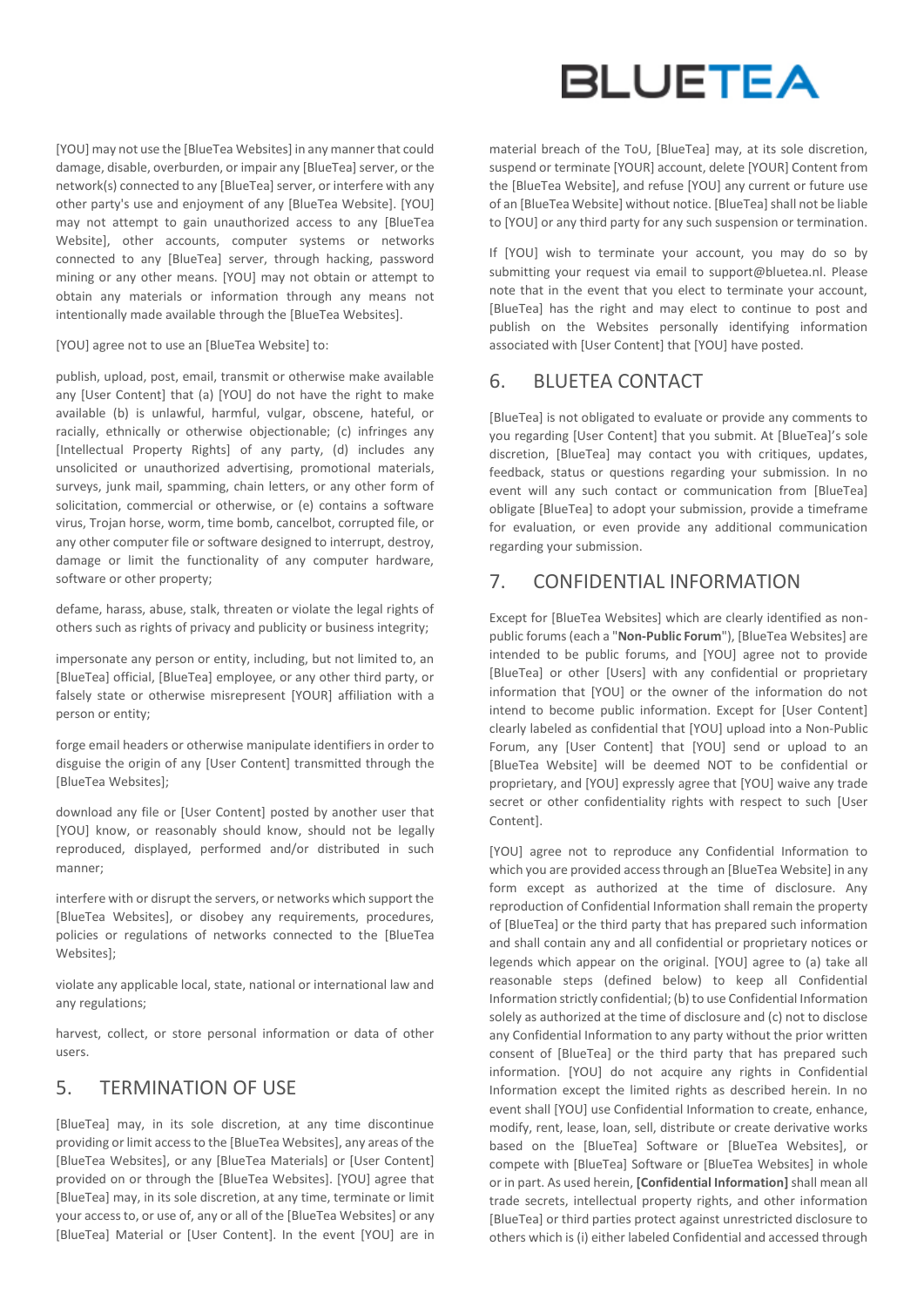a restricted or non-public area of an [BlueTea Website] or pursuant to software downloads, or (ii) reasonably identifiable as confidential based on the type of information and the manner of its disclosure. As used herein '**reasonable steps**' means those steps [YOU] and/or [YOUR] Company take to protect [YOUR] own Confidential Information, which shall not be less than the industry standard of care.

ALL USER CONTENT POSTED BY YOU TO A BLUETEA WEBSITE, WHETHER INTO A PUBLIC FORUM OR NON-PUBLIC FORUM, SHALL BE AT YOUR OWN RISK, AND BLUETEA TAKES NO RESPONSIBILITY FOR THE USE OR MISUSE OF ANY SUCH UPLOADED INFORMATION BY ANY OTHER USER OF A BLUETEA WEBSITE.

# 8. YOUR INFORMATION, PRIVACY, AND DATA PROTECTION

Some of the [BlueTea Websites] require that [YOU] become a registered user. Before you can use these Websites, [YOU] have to register with [BlueTea] and provide [BlueTea] with certain information, which may include personally identifiable information, such as your name and your email address (**[Personal Data]** ). By providing [BlueTea] with [Personal Data] , [YOU] expressly agree that [BlueTea] may collect, use, store and otherwise process [YOUR] [Personal Data] for the purpose of providing you with access to the Websites and related activities and communications in which you agree to participate.

[YOU] are responsible for and agree to provide [BlueTea] with complete, true, and current information, including [Personal Data] , and to keep [YOUR] [Personal Data] accurate and up to date. [YOU] can always correct or update [YOUR] [Personal Data] . Furthermore, [YOU] may request information about [YOUR] [Personal Data] stored with [BlueTea] , or the correction (in case the relevant Website is not allowing [YOU] to correct or update your information), or deletion of [YOUR] [Personal Data] by contacting **[support@bluetea.nl](mailto:support@bluetea.nl).** Please note that if [YOU] request the deletion of your account or [Personal Data] , [YOU] might not be able to further access and use the [BlueTea Websites] and your [User Content].

[YOU] are solely responsible with regard to usage and security of [YOUR] password and any activities that occur under [YOUR] account. [YOU] shall not use the account of anyone else at any time. [YOU] understand and agree that [BlueTea] collects, uses, stores and otherwise processes [YOUR] personal information and utilization data and may share such data with third party service providers for the purposes of improving or providing the [BlueTea Websites] subject to [BlueTea] 's Privacy Statement.

YOU AGREE TO COMPLY WITH THE TERMS OF THE BLUETEA PRIVACY STATEMENT, WHICH CAN BE FOUND BY CLICKING ON THE 'PRIVACY' LINK AT THE BOTTOM OF EACH WEB PAGE ON BLUETEA WEBSITES.

#### 9. INTELLECTUAL PROPERTY RIGHTS

As used herein, **[Intellectual Property Rights]** means patents of any type, design rights, utility models or other similar invention rights, copyrights, trademarks, service marks, trade secret or confidentiality rights, and any other intangible property rights



including applications for any of the foregoing, in any country, arising under statutory or common law or by contract and whether or not perfected, now existing or hereafter filed, issued, or acquired.

All [Intellectual Property Rights] to any [BlueTea] Software, the [BlueTea Websites], [BlueTea Materials], and [User Content] belongs to [BlueTea] or the individual or entity that submitted it. Nothing in this ToU shall be deemed to give [YOU] the right to modify, copy, distribute, transmit, display, perform, reproduce, publish, license, create derivative words from, transfer, or sell any [BlueTea] Software, the [BlueTea Websites], any [BlueTea Materials], or any [User Content] for any reason, unless otherwise expressly permitted by the ToU or by law. [YOU] hereby agree to assign and do assign to [BlueTea] (and [BlueTea] accepts such assignment) any modifications or derivative works of any [BlueTea] Software, the [BlueTea Websites], and [BlueTea Materials] made by [YOU] in contravention of this limitation without remuneration of any kind.

Information on requirements for using [BlueTea] trademarks can be found by clicking on the "Trademarks" link at the bottom of each web page on [BlueTea] websites.

YOU AGREE TO COMPLY WITH THE TERMS OF THE BLUETEA COPYRIGHT GUIDELINES', WHICH CAN BE FOUND BELOW OR BY CLICKING ON 'Copyright' LINK AT THE BOTTOM OF EACH WEB PAGE ON BLUETEA WEBSITES.

## 10. RESPONSIBILITY FOR CONTENT AND **LINKS**

[BlueTea] IS ONLY RESPONSIBLE OR LIABLE FOR THE CONTENT POSTED ON AN [BlueTea] WEBSITE TO THE EXTENT REQUIRED BY THE GERMAN TELEMEDIA ACT (TELEMEDIENGESETZ, TMG). TO THE FULLEST EXTENT PERMITTED BY APPLICABLE LAW, YOUR USE OF CONTENT SHALL BE AT YOUR OWN RISK. Any Content, whether publicly posted or privately transmitted, is the sole responsibility of the person or entity providing the Content. [BlueTea] does not represent or endorse the accuracy, reliability, completeness, usefulness, non-infringement of intellectual property rights, or quality of any Content provided by third parties on an [BlueTea Website]. [BlueTea] may remove any Content posted on an [BlueTea Website] at [BlueTea] 's sole discretion.

[BlueTea Websites] may contain links to external websites. [BlueTea] shall not be responsible for the contents of any linked website, or any changes or updates to such websites. Additionally, [BlueTea] shall not be directly or indirectly responsible or liable for any damage or loss caused or alleged to be caused by or in connection with [YOUR] use of or reliance on any software, content, goods or services available on or through any such linked website. [BlueTea] does not control and/or review the linked webpages and the information provided by third parties.

# 11. USE OF BLUETEA AND THIRD PARTY **SOFTWARE**

[YOUR] access and use of any software or related documentation, including developer tools and sample code, and any application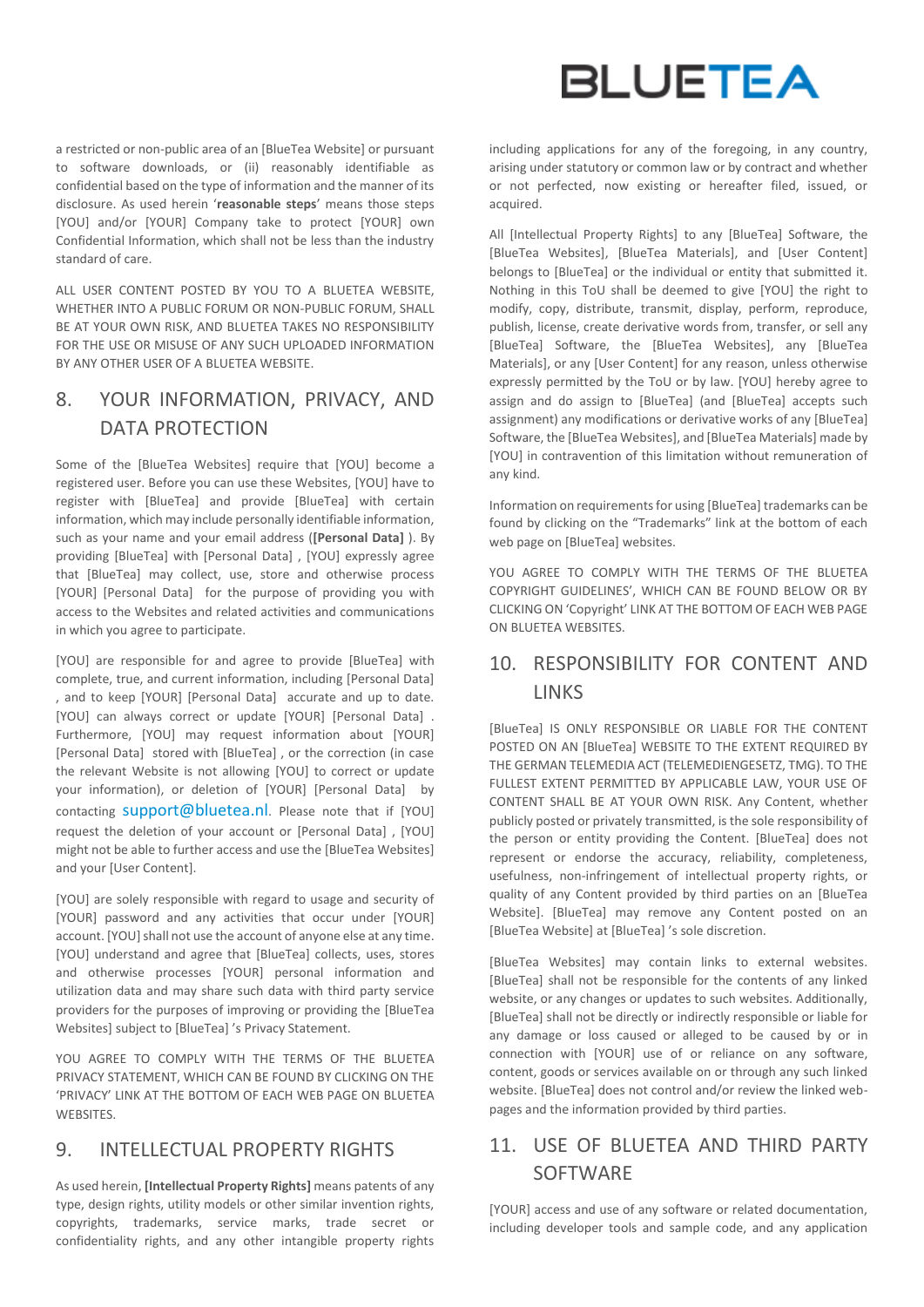program interface information provided on an [BlueTea Website] (collectively "Software") is governed by the software license agreement and related documents and terms (e.g., attachments, exhibits, order form, disclaimers, etc.) (**[License Agreement]**) that accompany such Software. [YOU] may not use or install any Software that is accompanied by a [License Agreement] unless and until [YOU] first agree to the terms of the [License Agreement]. [YOU] must not modify, decompile, or reverse engineer any Software, except to the extent expressly permitted by applicable law or the [License Agreement].

In the event that Software provided through an [BlueTea Website] is not accompanied by a [License Agreement]: the Software may be used solely for your personal, informational, noncommercial purposes; the Software may not be modified or altered in any way; and the Software may not be redistributed.

All [BlueTea] Software is the copyrighted work of [BlueTea] . Unauthorized copying, distribution, modification, public display, or public performance of copyrighted works, including the [BlueTea] Software, is an infringement of the copyright holder's rights. Information on the process for requesting [BlueTea] 's permission to use any [BlueTea] -owned copyrighted works can be found by clicking on the "Copyright" link at the bottom of each web page on [BlueTea Websites].

#### 12. INDEMNITY

The following applies if [YOU] access a Website from outside the EU:

[YOU] agree to indemnify and hold [BlueTea] , its affiliates, subsidiaries, officers, agents, partners, employees, and licensors harmless from any claim or demand, including reasonable attorney's fees, made by any third party due to or arising out of [YOUR] [User Content] or [YOUR] usage of an [BlueTea Website], [YOUR] breach of this ToU, any additional legal terms, or [BlueTea] s Privacy Statement, [YOUR] unauthorized use of any [BlueTea] owned Intellectual Property, or [YOUR] alleged violation of any other rights of a third party.

The following applies if [YOU] access a Website from within the EU:

[YOU] agree to indemnify and hold [BlueTea] , its affiliates, subsidiaries, officers, agents, partners, employees, and licensors harmless from any claim or demand, including reasonable attorney's fees, made by any third party against any of the aforesaid entities or persons due to or arising out of [YOUR] culpable breach of this ToU, any additional legal terms or [BlueTea] 's Copyright or Privacy Statements.

### 13. EXCLUSION OF WARRANTIES

[BlueTea Websites] and Content are being provided to [YOU] "AS IS". To the fullest extent allowable by law, [BlueTea] does not guarantee or warrant any features or qualities of any [BlueTea Website] or Content, or give any undertaking with regard to any other quality. Statements and explanations on [BlueTea Websites] and Content in promotional material or on [BlueTea Website] and/or documentation are made for explanatory purposes only; they are not meant to constitute any guarantee or warranty of certain features. No warranty or undertaking shall be implied by a



User from any published [BlueTea] description of or advertisement except to the extent [BlueTea] has expressly confirmed such warranty or undertaking in writing. Warranties are validly given only with the express written confirmation of [BlueTea]'s management.

#### 14. LIMITATION OF LIABILITY

[BlueTea] will not be liable or responsible in any way for any [User Content] posted on or linked from an [BlueTea Website], including, but not limited to, any errors or omissions in Content, or for any losses or damage of any kind incurred as a result of the use of or reliance on any Content or other material accessed on or through any [BlueTea Website] and made available by a third party.

The following applies if [YOU] access an [BlueTea Website] from outside the European Union:

TO THE EXTENT ALLOWABLE BY APPLICABLE LAW, [BlueTea] AND ITS AFFILIATES, SUBSIDIARIES, OFFICERS, EMPLOYEES, AGENTS, PARTNERS, AND LICENSORS ARE NOT LIABLE TO ANY USER FOR ANY DIRECT, INDIRECT, INCIDENTAL, SPECIAL, PUNITIVE, CONSEQUENTIAL, OR EXEMPLARY DAMAGES, INCLUDING, BUT NOT LIMITED TO, DAMAGES FOR LOSS OF PROFITS, REVENUE, GOODWILL, USE, DATA, OR OTHER INTANGIBLE LOSSES (EVEN IF [BlueTea] HAS BEEN ADVISED OF THE POSSIBILITY OF SUCH DAMAGES), HOWEVER CAUSED, WHETHER IN CONTRACT, TORT, OR OTHERWISE, ARISING OUT OF OR RESULTING FROM: (i) THE USE OR THE INABILITY TO USE AN [BLUETEA] WEBSITE, [BLUETEA] SOFTWARE, OR [BLUETEA] MATERIALS; (ii) THE COST OF PROCUREMENT OF SUBSTITUTE GOODS AND SERVICES ARISING OUT OF YOUR USE OR INABILITY TO USE ANY [BLUETEA] SOFTWARE, [BLUETEA] MATERIALS OR SERVICES PURCHASED OR OBTAINED DURING TRANSACTIONS CONDUCTED ON A [BLUETEA] WEBSITE; (iii) UNAUTHORIZED ACCESS TO OR ALTERATION OF YOUR TRANSMISSIONS OR DATA; (iv) STATEMENTS, MESSAGES, OR CONDUCT OF ANY THIRD PARTY ON AN [BLUETEA] WEBSITE; OR (v) ANY OTHER MATTER RELATING TO AN [BLUETEA] WEBSITE OR [BLUETEA] MATERIALS. NOTWITHSTANDING ANYTHING TO THE CONTRARY HEREIN, THESE LIMITATIONS SHALL NOT APPLY IN CASE OF INTENT OR GROSS NEGLIGENCE BY [BLUETEA] AND IN CASE OF [BLUETEA]'S STATUTORY LIABILITY FOR PERSONAL INJURY AND DEFECTIVE PRODUCTS.

The following applies if [YOU] access an [BlueTea Website] from within the European Union:

IRRESPECTIVE OF THE LEGAL REASONS, [BlueTea] AND [BlueTea]'s AFFIALIATES AND SUBSIDIARIES SHALL **ONLY** BE LIABLE IN THE CASES SET OUT BELOW:

ANY MANDATORY LIABILITY UNDER APPLICABLE PRODUCT LIABILITY LAWS;

GROSS NEGLIGENCE AND WILFUL MISCONDUCT;

PERSONAL INJURY OR DEATH RESULTING FROM [BlueTea] 'S OR ITS AFFILIATES' OR SUBSIDIARIES NEGLIGENCE OR WILFUL MISCONDUCT;

SLIGHT NEGLIGENT BREACH OF A SIGNIFICANT CONTRACTUAL OBLIGATION (AN OBLIGATION WHOSE COMPLETION ALLOWS FOR A PROPER PERFORMANCE OF THIS ToU AND IN WHOSE